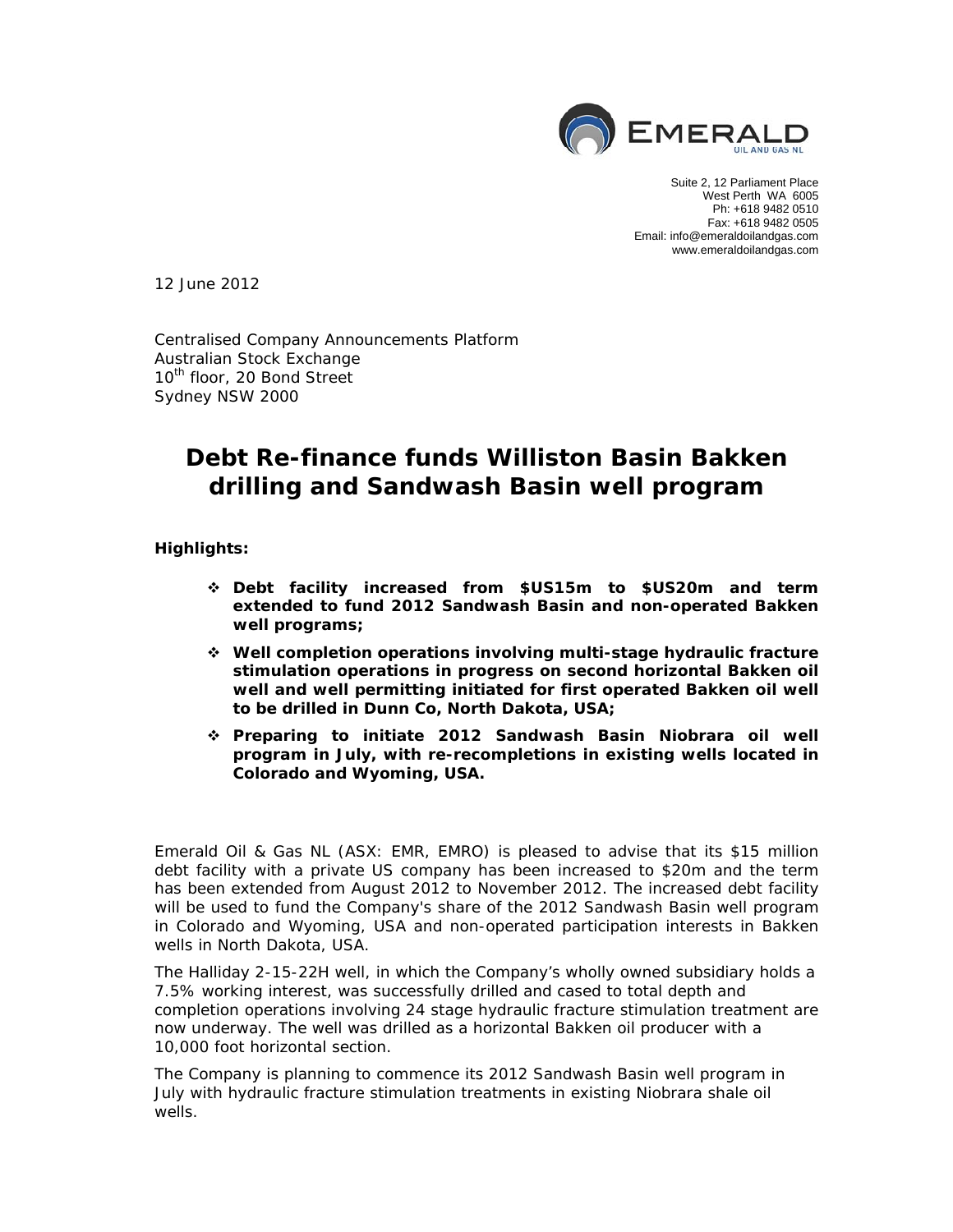## **Debt Re-finance**

Emerald's recent acquisition of its Williston Basin assets was funded through a \$US15 million debt facility from a private US company. The loan was fully secured by Emerald's Dunn Co and Green River Basin assets, with interest in the form of a small overriding royalty on the Dunn County leases.

The debt facility has now been amended to increase the available finance to \$US20million and to extend the term by 3 months to late November 2012. A small overriding royalty on the Company's Green River Basin leases has been awarded and up to 46m EMR shares will be issued as consideration for this.

The increased debt facility will be used to fund the Company's share of the Sandwash Basin Niobrara shale oil activities and non-operated Bakken oil wells in Dunn Co. Future drilling expenditure, including the Company's operated Bakken drilling program in Dunn Co (planned for around year end) and repayment of the loan, are expected to be funded through US capital markets at the US subsidiary level.

# **Bakken Oil Development Drilling activity**

Emerald currently holds approximately 10,600 net lease acres in the Williston Basin Bakken Shale oil play located in North Dakota, USA.

Emerald's lease holding is spread across 46 1280-acre Drilling Spacing Units (DSUs) with working interests in individual DSUs varying between 1.5% and 75% for a total of 8 net DSUs.



**Williston Basin, North Dakota**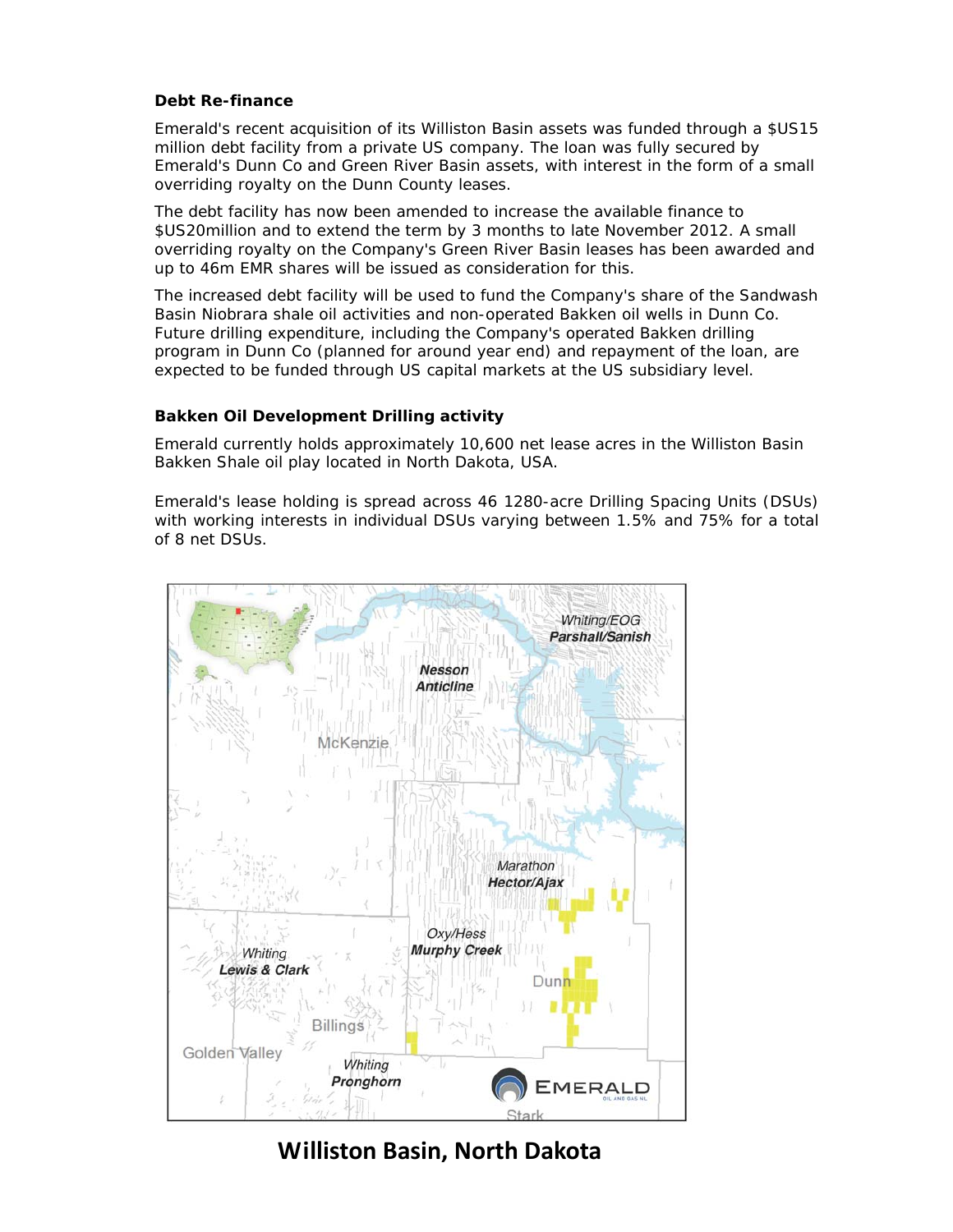The Hunt Halliday 2-15-22H well was successfully drilled and cased to its planned total depth in April/May. Completion of the 10,000 ft horizontal section, with a 24 stage fracture stimulation treatment, is currently in progress. The Company's total contribution to completed well costs is estimated to be \$US615,000.

The Hunt Halliday 2-15-22H is the second well in the DSU and production performance from the recently drilled well is expected to be similar to the adjacent Halliday 1-15-22H oil well. Halliday 1-15-22H production over the first 30 days averaged 640 BOPD and 300 MCFD (690 BOEPD) and the well has produced over 100,000 BO and 50 MMCFG in its first 15 months of production. Based on production decline performance to date, the Halliday 1-15-22H well's Expected Ultimate Recovery (EUR) is anticipated to exceed 570,000 barrels of oil and 430 million cubic feet of gas.

Active drilling programs driven by several operators in the area are also extending the proved area in a south-easterly direction across Emerald's acreage. The Company expects to receive another authorisation for expenditure (AFE) for a currently permitted well in another of its nearby DSUs within the next few weeks.



In addition to the non-operated wells, Emerald's US subsidiary, Emerald Oil Inc, recently initiated the permitting process for its first operated well, which is expected to be drilled around the end of the year.

# **Sandwash Basin 2012 well program to commence in July**

Plans are underway to commence the 2012 Sandwash Basin Niobrara work program in July, with hydraulic fracture stimulation treatments in several of the Company's existing wells. The well program will focus on re-entering existing wellbores, including the 3 vertical appraisal wells drilled during 2011, to apply hydraulic fracture stimulations and/or horizontal laterals with multi-stage fracture treatments demonstrated to be effective in the area and possibly drilling additional vertical and/or horizontal wells.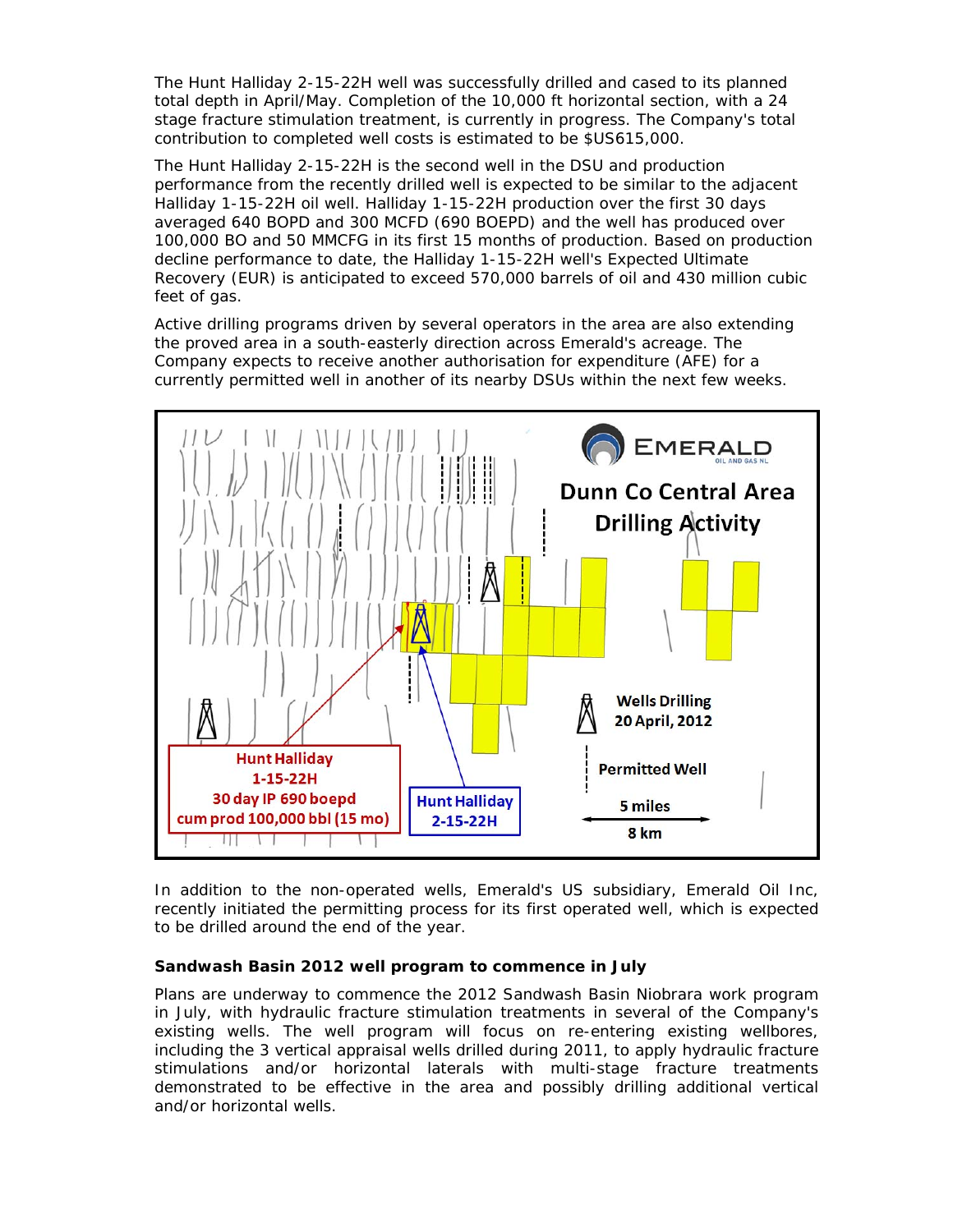

Several competitors in an area some 25 miles to the south of EMR's Niobrara shale oil acreage in the Sandwash Basin clearly demonstrated the potential of the Sandwash Basin Niobrara shale oil play in 2011 by successfully applying particular well designs and fracture stimulation treatments, which resulted in sustained oil production rates of several hundred barrels of oil per day from both vertical wells and horizontal laterals. The 2012 Green River Basin Joint Venture (GRBJV) work program will focus on re-entering existing wells and applying drilling and completion techniques which have been demonstrated to be successful in wells offsetting GRBJV acreage to the South.

Key objectives of the 2012 GRBJV work program will be to establish commercial oil production from GRBJV wells and to gain further experience with various well completion techniques before planning a development drilling program for 2013+.